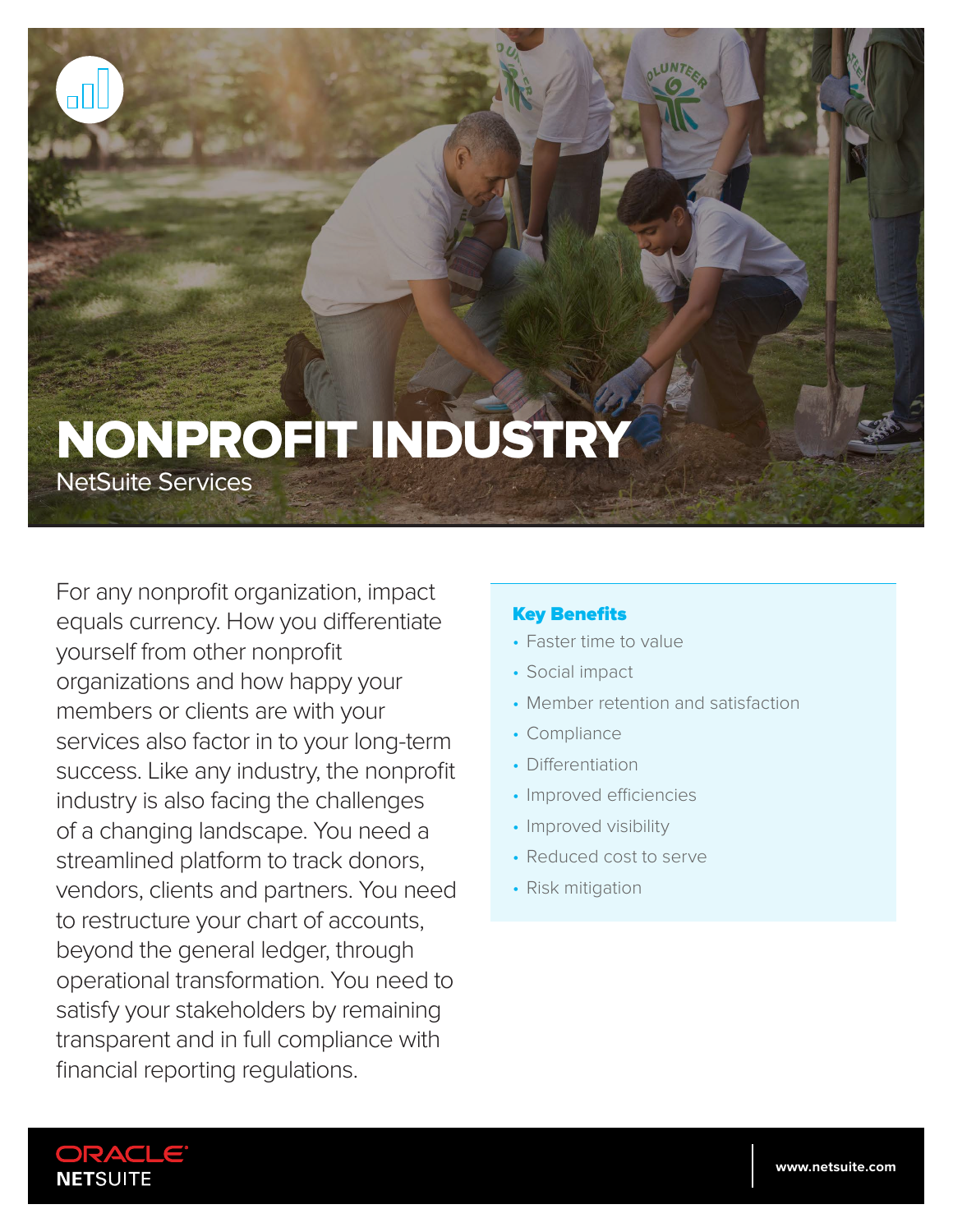At the same time, you face resource constraints. Having adequate staffing, revenue and overall resources to carry out your mission is an ongoing challenge. How do you meet the growing demands without the resources needed to do so?

You choose NetSuite as your services partner.

NetSuite Services offers companies in the nonprofit industry support for the full lifecycle of your business—from the initial NetSuite implementation with our exclusive SuiteSuccess methodology—to our online training services with Learning Cloud Support—to continuous managed services with Advanced Customer Support. We help nonprofit organizations seamlessly transition to the cloud, while addressing the nonprofit industry challenges of member retention and satisfaction, compliance requirements, resource constraints, and the need for operational transformation and optimization of business processes. We have a deep understanding of the nonprofit industry, the challenges you face and the best practices to help you transition to an optimal state of operations. We leverage the SuiteSuccess model and methodology to ensure a solution built and vetted for nonprofit companies like yours.

The results are faster time to value, greater social impact, increased member retention and satisfaction, and improved operational efficiencies with less risk.

## **NetSuite Services – For the Full Lifecycle of Your Business**

NetSuite Services is successful in meeting the unique needs of the nonprofit industry because of the holistic approach we take with every industry. From Consulting Services, to Education Services, to Support Services, to Partner Services, NetSuite Services offers industry-specific support both before and long after you go live.

NetSuite Services provides a full suite of offerings that includes the following:



## Industry Expertise

At NetSuite, we lead with industry. We have deep expertise and experience in the nonprofit industry and we leverage that expertise to configure and customize the software uniquely to your business. This expertise is integrated into our SuiteSuccess implementation methodology and our exclusive industryspecific add-on service offerings.



# Consulting Services **SuiteSuccess, Packaged Services, Custom Services**

You've invested in us, so we're investing in you. Our team of experts help ensure that you're not paying for any software that you don't need. Our SuiteSuccess methodology offers an agile and staged pathway to success by engaging you continuously throughout your lifecycle and keeping you on an upward growth trajectory. And with NetSuite's Global Delivery Centers, our costs remain competitive.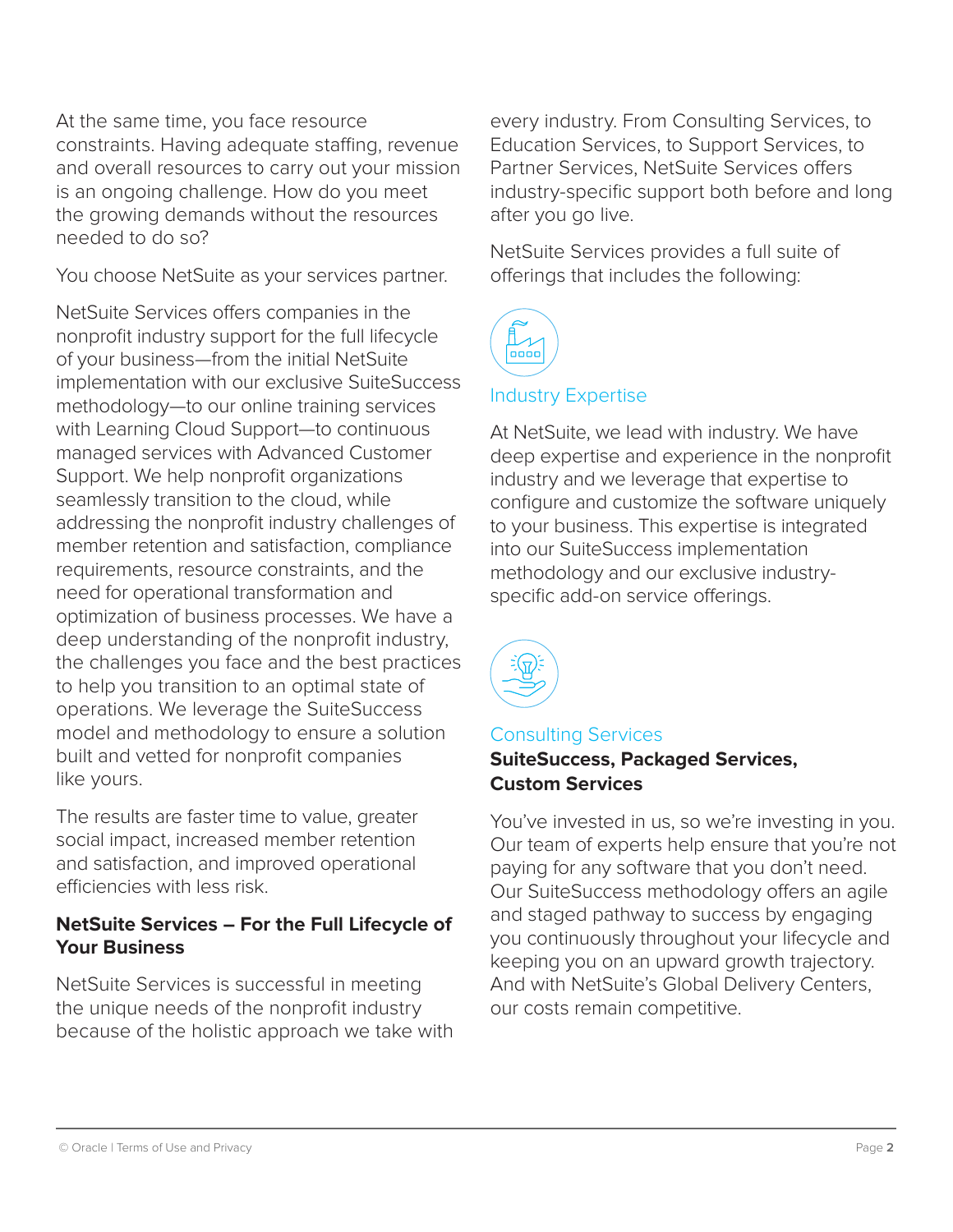

#### Education Services

## **NetSuite Adoption Services, Product Training, End User Training, Learning Cloud Support**

One of the most critical factors impacting your success with NetSuite is the proficiency of your users. Our Education Services offerings help ensure your users take full advantage of NetSuite's features and capabilities. Our expert NetSuite education and adoption consultants will develop a comprehensive plan designed to fit your users' learning and business transformation needs, empowering them to drive business results. Our Learning Cloud Support offering provides access to learning content anytime, anywhere.



## Support Services **SuiteSupport, Advanced Customer Support (ACS)**

SuiteSupport offerings range from Basic to Premium to provide you with the answers you need, when you need them. Customers who require a greater level of service can take advantage of Advanced Customer Support (ACS)—an umbrella offering that provides coverage across all products and all verticals, from technical to functional. ACS is a managed service that takes you from reactive to proactive, keeping your solution at optimal level, mitigating risks and increasing ROI as your business continues to grow and change.

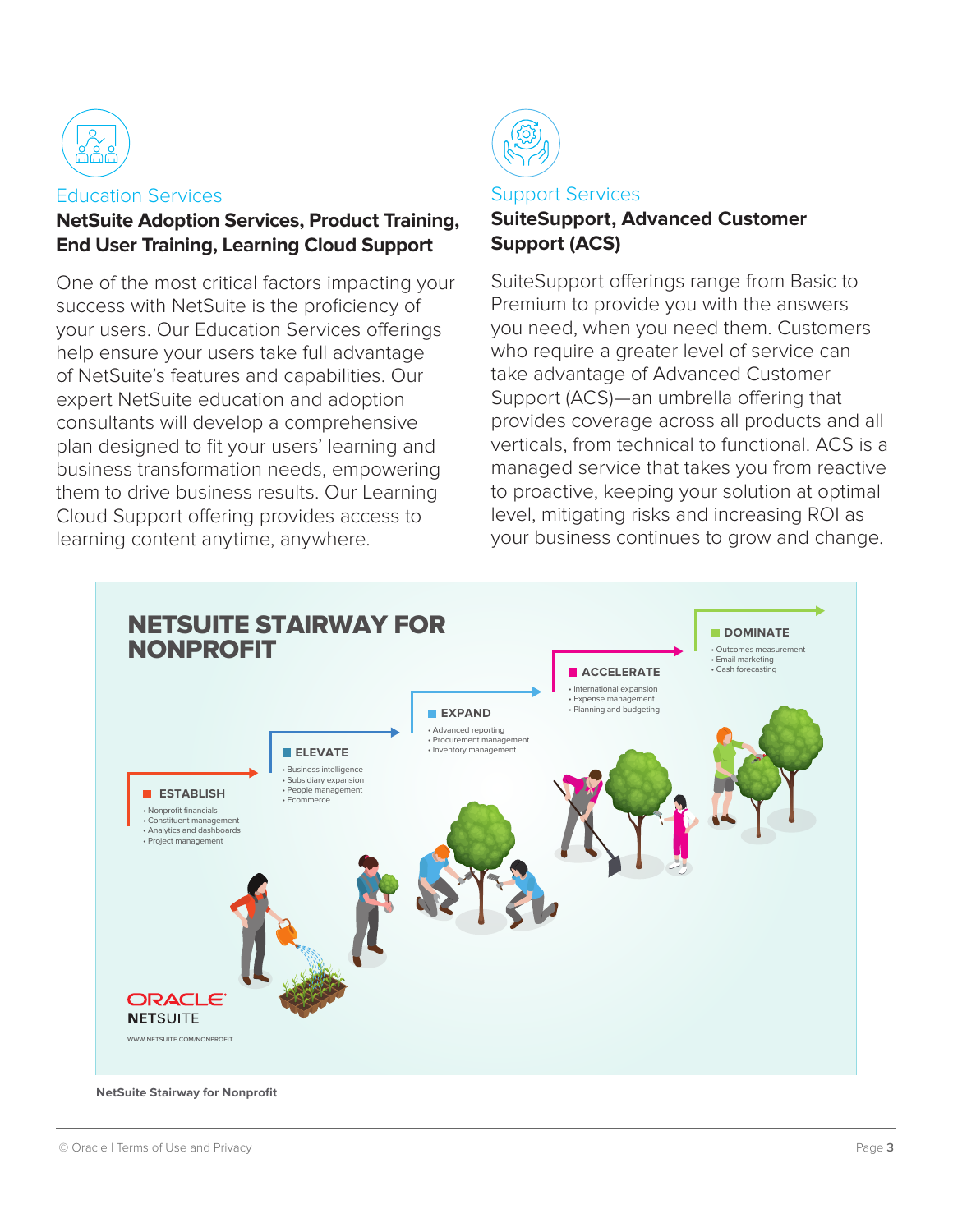## **Stairway to Your Success**

Through SuiteSuccess, we offer an agile and staged pathway for you to succeed by engaging you continuously throughout the full lifecycle of your business, keeping you on an upward growth trajectory tailored specific to the nonprofit industry.

- Rapid and efficient implementation
- Leading nonprofit industry practices
- Tailored delivery
- Growth and expansion

## **Why NetSuite Services for Nonprofits**

Implementing an ERP system can be extremely disruptive. How can you ensure success? Oracle NetSuite Customer Success Services is the only services provider that can provide nonprofit companies with all the following:

- Operational Transformation The single organizing principle for nonprofit companies is operational transformation. NetSuite Services is tightly aligned to product development and has broader experience across a larger customer base. We help you with the restructuring of your chart of accounts—and we also help you understand business processes even if they are not related to the general ledger.
- Nonprofit Industry Experience. Our nonprofit team has experience and expertise in the nonprofit industry and a deep understanding of charities, trusts, foundations, research institutions and associations, the challenges you face and the best practices to help you transition to an optimal state of operations.
- Our competitive advantage in the nonprofit industry is driven by quality of the service and internal knowledge network to streamline implementations thus minimizing time-tovalue and maximizing client's benefits.
- In addition, our teams leverage this industry knowledge among one another, allowing us to provide the most complex solutions with flexibility to tailor client requirements.
- NetSuite Expertise. We have the highest number of certified NetSuite consultants in the marketplace. With our proximity to product development, we have the advantage of receiving updates from product development and a broad network of solution consultants and technical account managers with both product knowledge and implementation know-how.
- Leading Practices to Accelerate Business Growth. Our competitive advantage is that we not only have a product tailored for nonprofit organizations, but we also have a deep bench of consultants that work with nonprofit companies all day every day that share leading practices. Additionally, our verticalization in several industries enables us to share best practices from an adjacent industry, and a more robust implementation. These leading practices enable our customers to accelerate business growth.
- Social Impact. We enable a simple and effective approach to implementations so that you can honor great missions and honor great social impact. We have several great missions and great social impact currently in SuiteSuccess implementations. We bring new organizations into the fold every day.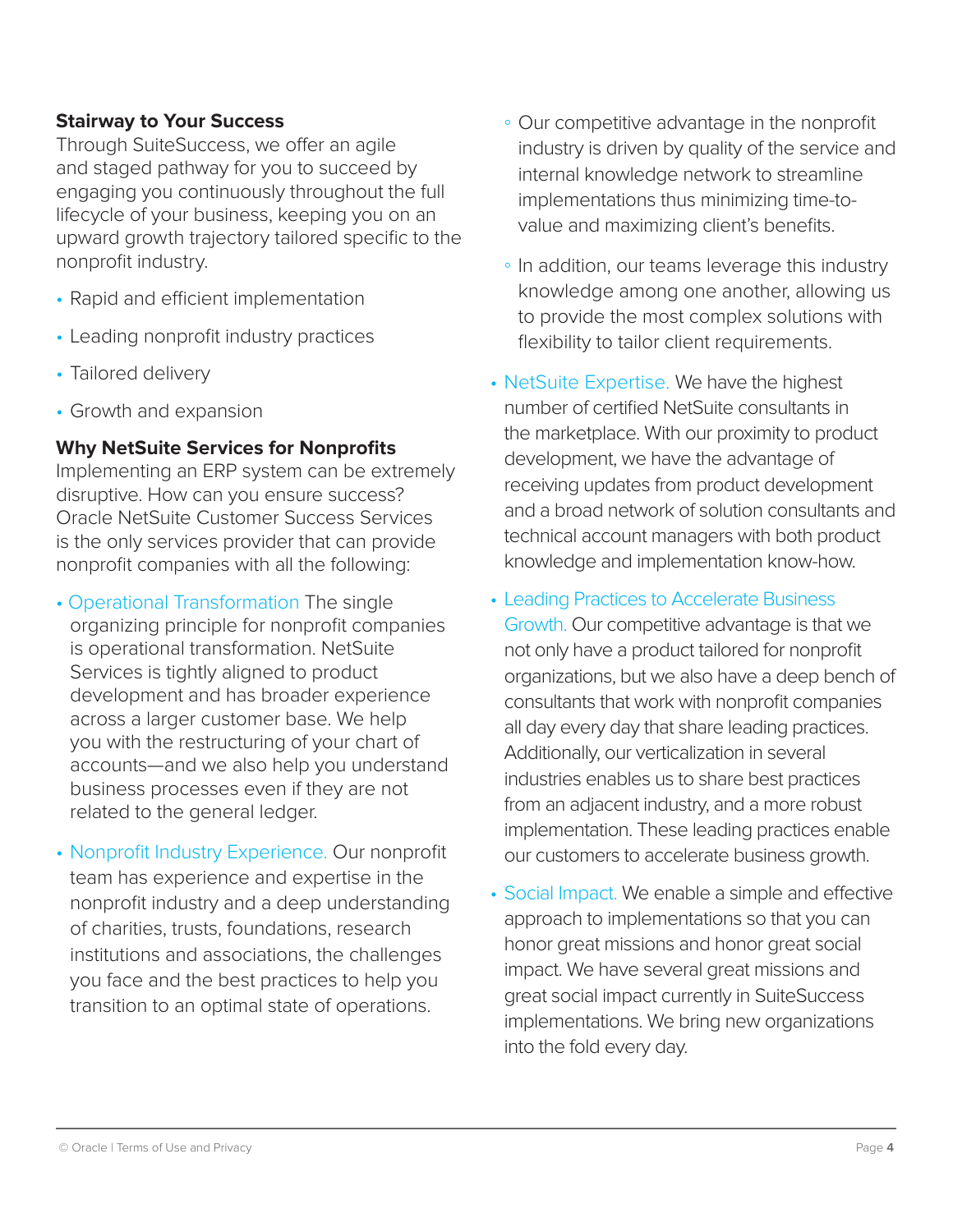- Culture of Excellence and Commitment to Client Success. We have a culture of acquiring deep knowledge and expertise in the domain. We work together as one unit—sales, delivery and the nonprofit strategy team working through the requirements of our customers.
- SuiteSuccess. We offer an agile and staged pathway for you to succeed by engaging you continuously throughout the full lifecycle of your business, keeping you on an upward growth trajectory tailored specific to the nonprofit industry. SuiteSuccess was developed to ensure complete integration of our Sales, Product, Delivery and Services teams so that we sell what we deliver and deliver what we sell and enable your full business lifecycle. Our services team leverages the SuiteSuccess model and methodology to ensure a solution built and vetted for nonprofit companies like yours. The SuiteSuccess methodology is focused on four key areas:
	- Rapid and efficient implementation
	- Leading software industry practices
	- Tailored delivery
	- Growth and expansion
- Full Lifecycle Services. We offer companies in the nonprofit industry support for the full lifecycle of your business—from the initial NetSuite implementation with our exclusive SuiteSuccess methodology—to our online training services with Learning Cloud Support—to continuous managed services with Advanced Customer Support.
- SuiteSuccess for Nonprofit. We have functionality built into the database for nonprofit companies including:
	- Restriction
	- Fund/Program
	- Revenue Type
	- Revenue Subtype
	- Functional Expense
	- Grant
	- Time Restriction
	- Region
- Compliance with FASB Standards. Our NetSuite Services team enables you to ensure compliance with standards issued by the Financial Accounting Standards Board. We have a team of experts dedicated to understanding the new standards and offer expertise in helping you adopt the standards using NetSuite. We have industry principals that enable us to stay on top of the changing environment of the nonprofit landscape. FASB rules change and our experts are here to spread the word to our vertical so we can bring this knowledge to our clients and advise accordingly.
- Minimal Time Investment. NetSuite is your partner on the implementation—we perform most of the heavy lifting. Typically, a customer provides a few hours a week for two to four months and then they are on the best-ofbreed ERP platform.